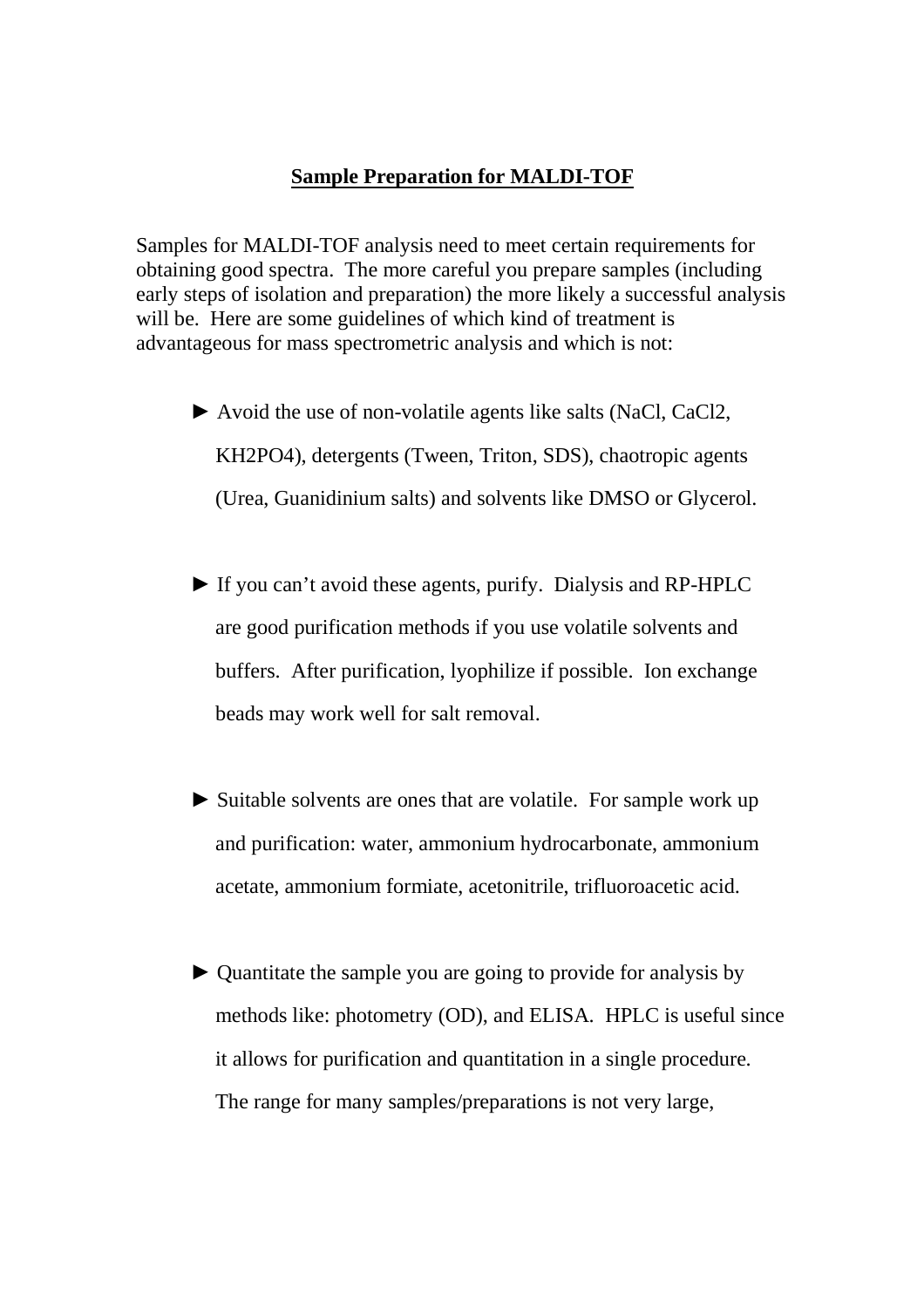therefore it is necessary to have a good estimate of the sample amount because the sample amount may need to be varied on the target.

► The total amount of sample needed for MALDI analysis depends on the sample type.

► Give information like: structure, sequence, molecular weight,type of compound, biological activity, chemical reactivity, pH, sample amount/concentration, describe purification/isolation with focus on relative agents/solvents, known or suspected impurities, suitable solvents, hazardous properties: radioactivity, carcinogenicity, poison, or explosive.

For removing contaminants and interfering substances you can used : Microcon centrifugal filteration (3 kDa cut-off), Mini-dialysis, TCA acetone precipitation, C18 or C4 micro-reversed-phase chromatography (Zip tipping), and Amersham 2D clean-up. When submitting samples, please use a sample container of appropriate size. Two µL of sample is more easily recovered from 0.5mL Eppendorf tubes than from 1.5mL . Prerinsing the tube with methanol or acetonitrile lowers the chemical background for low concentration samples or complex mixtures.